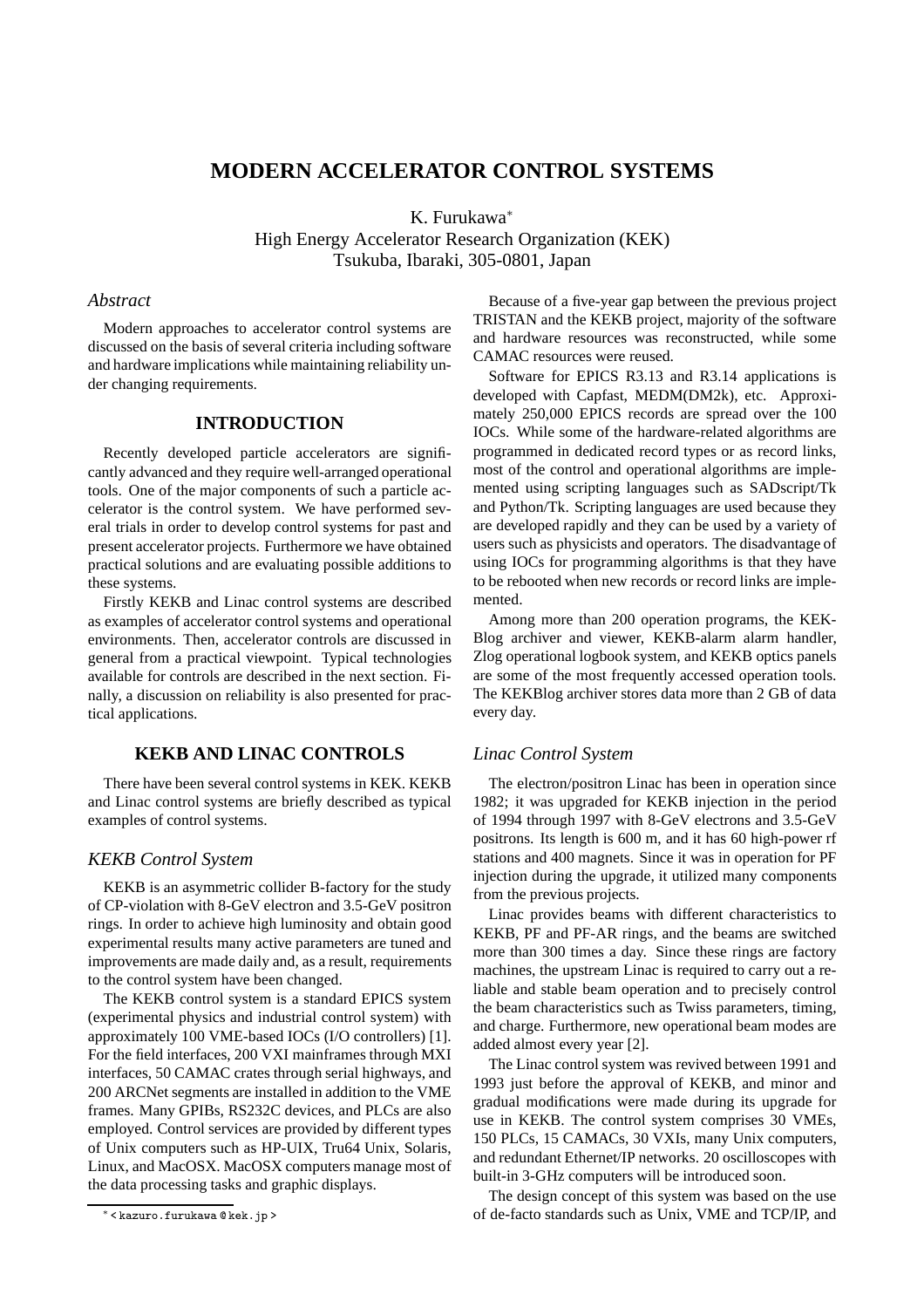the use of optical Ethernet/IP networks for all device controllers without any special field networks. This concept was inherited by J-PARC controls while the use of EPICS was inherited from KEKB controls [3].

Most of the communication in the control system is achieved by locally developed RPC (remote procedure call). The overall system is multitiered; the lower level is controlled by UDP-RPC or simple UDP protocols in order to recover failures promptly. The upper level is controlled by TCP-RPC, and a network-wide shared memory system is provided for read-only information. The Linac API (application program interface) provides transparent access to UDP-RPC, TCP-RPC and shared memory.

This system provides three views of the Linac accelerator and beam, namely, an engineering view for devices, an operational view of the overall accelerator, and a scientific view for beam improvement. It also has communication links and gateways to console systems, utility facilities, and downstream accelerators including EPICS gateways.

EPICS gateways are implemented in several methods such as soft-IOCs, portable CASs (channel access servers), and dedicated IOCs with gateway programs. Presently EPICS gateways are utilized for most of the data archiving with EPICS channel archiver and KEKBlog, and for operational alarms with KEKB-alarm.

### *Operation of KEKB and Linac*

The beam operation of KEKB and Linac is carried out by KCG (KEKB commissioning group), which comprises 40 staff members from the KEKB and Linac groups. Most of the operational panels are developed with scripting languages, and those for beam operations are written with SADscript [4].

SADscript is a Mathematica-like language whose processor is written in Fortran and has built-in interfaces to EPICS channel access (asynchronous and synchronous), Tk X11 widgets, CanvasDraw, Plotting, KBFrame graphic libraries on top of Tk, numerical data processing such as fitting and FFT, inter-process communication, and SADcore, a full accelerator modeling engine including symplectic beam tracking and beam envelope capabilities [5].

SAD and SADscript are designed to carry out almost all tasks related to accelerator and beam operation. The Mathematica-like list-processing functions of SADscript enable the rapid development of online operational software. Many novel concepts have been tested using such rapid prototyping just after the proposal. Many of these theories have been found to be impractical; however, some of them have proved to be inevitable for improving the accelerator. Rapid development is very important because of limited time changing circumstances. Virtual accelerators are also built with SAD in order to understand the behavior of new operational parameters.

There are several methods to define the accelerator beam-line lattice in SAD. However, it does not read a standard input format. It is desirable to develop a new format

that covers beam-line geometry and beam optics.

### **ACCELERATOR CONTROLS**

The definition and purpose of control systems are not determined until the technical details of the accelerator are decided. They are often redefined during the operation. Thus, control systems require flexibility as well as robustness.

#### *History*

Initially, the NODAL interpreter language environment was successfully used at SPS/CERN. Then, because of the need for more general software tools, the ICALEPCS (international conference for accelerator and large experimental physics control systems) was organized in order to share common ideas [6]. In the meantime, NODAL was used at TRISTAN/KEK, and SLC/SLAC built an advanced control system with many micro-computers and a VMS computer in order to realize a linear collider.

Around that time, the standard model of control systems was said to be a combination of field-network, VME, Unix (or VMS) and X-Window. Linac/KEK followed such trends with an Ethernet-only field network and scripting languages. Moreover, more software sharing between the accelerator projects was expected; however, the discussion often fell into the definition of a class object that represents a whole accelerator, which can be never achieved. More general tools such as ncRPC/CERN, TACL/CEBAF, and ACNET/Fermilab were devised. One such tool, EPICS/LANL-ANL became popular maybe because of its simplicity and its adoption at SSC, and many institutes including KEK participated in the development.

The object-oriented approach, which was expected after RPC, appears to be the recent trend. In comparison with other approaches, this approach can receive more benefits from software engineering. Further, CORBA (common object request broker architecture)-based tools such as CI-CERO/CERN, TANGO/ESRF and CORBA+Java/CERN have been developed.

### *Balance*

In designing accelerator control systems, we may have to strike a balance between many concepts. In most cases it is not possible to choose one concept, because the system has to interact with many different subsystems. We consider implementations that optimize the strengths of different ideas under different criteria.

### *Object- and Channel-oriented Technology*

Object-oriented technology definitely aids software development and maintainability based on the benefits of software engineering, which have accumulated for a long time. The software should be extensible, and it would naturally have cleaner definitions. However, different people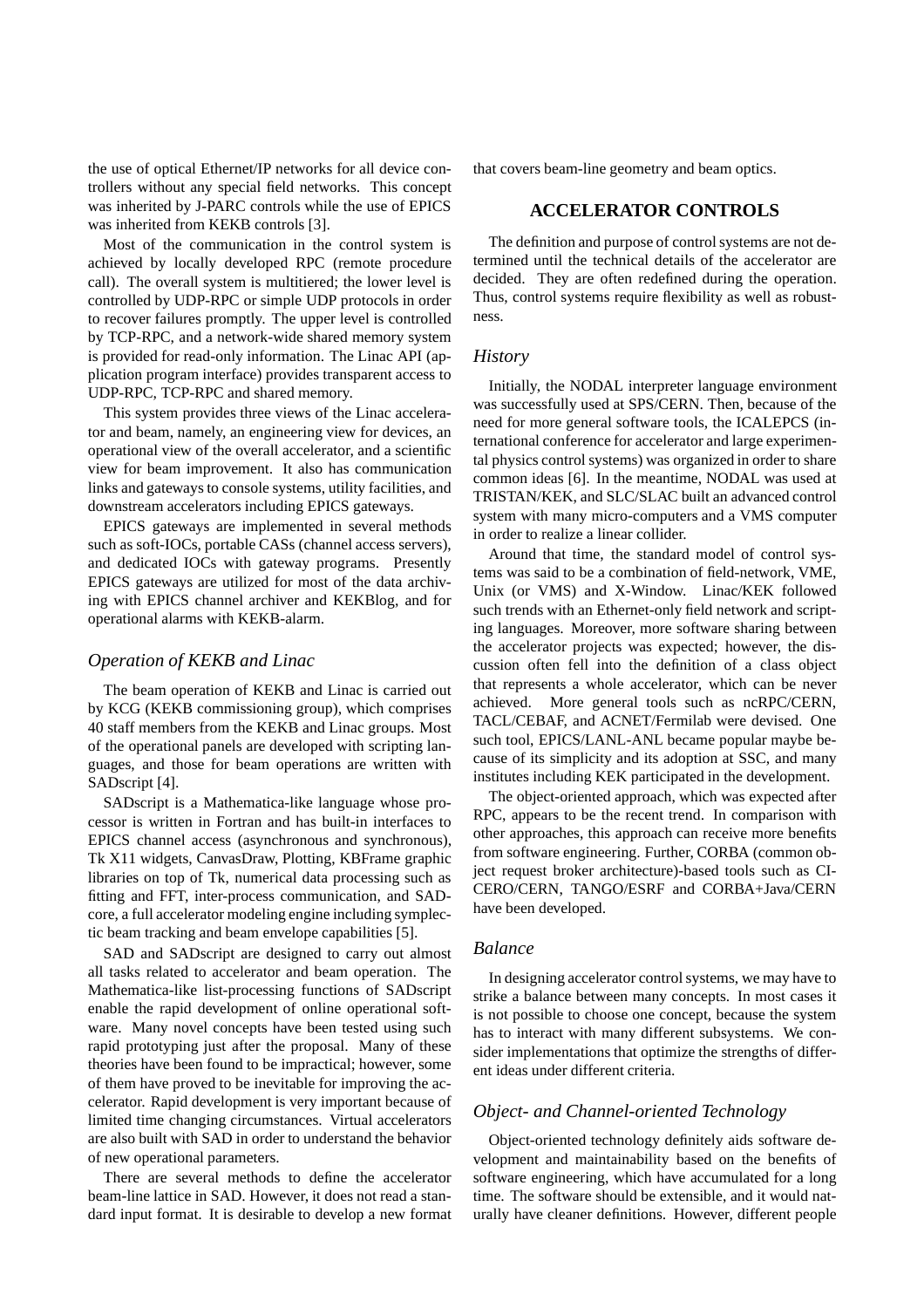may have different ideas about control objects. CORBA and object-oriented languages provide these features.

Channel-oriented technology is simple and flat; therefore the system becomes scalable and can be understood easily. Although this technology would not benefit from the advantages of software engineering directly, there is a way to overcome the disadvantage if some more software tools are developed. Further, several technologies can be combined to build application software layers. Since this technology is simple, it can have gateway links easily to other architectures.

## *Compiled and Interpretive Languages*

Normally, two-level languages are preferred; a compiled language for established algorithms and an interpretive language for the rapid prototyping of new ideas. The NODAL language was successfully used at SPS/CERN; however, it was not used at LEP since it was considered that software in a compiled language should be more policy-driven and manageable. However, interpretive or scripting languages can efficiently handle lists and many of them are now object-oriented; so that those languages enable more physicists to attend the direct software development. Another level of management may solve the maintenance issues.

# *Aggressive and Conservative*

A new and aggressive technology is attractive; however it can only be a fashion or a fad. We need to watch those new technologies and the assimilation of their essence makes the project more active. However, for deploying them completely, it is important to ensure their quality and compliance to a de-facto standard.

The life of an accelerator is often longer than that of the user facilities and the commercially available technologies. The operational knowledge base is mainly stored in the form of software and database in the control system. Even well-known beam stabilization algorithms require practical methodologies. They are rather valuable, and the control system, which contains such information, should be maintained carefully in order to increase its lifespan.

## *International and de-facto Standards*

Since international organizations tend to pursue ideal solutions, some of them fail to become industrial standards. In such a case it is not advantageous to employ these solutions. It is difficult to obtain a de-facto standard, however, if found, such a standard can prove to be advantageous.

Products can be selected from those already available in the market, thereby saving manpower and avoiding proprietary development. Also, a standard at one time would be provided with continuity solutions for the next generation. At CERN some projects select products based on market shares. As a whole, choosing a de-facto standard is better for long lifespan of the system.

# **AVAILABLE TECHNOLOGIES**

There are many efficient technologies that are currently employed or are under evaluation. In this section, we discuss the reasons for the use of these technologies.

# *PLC*

PLCs (programmable logic controller) are utilized at relatively slow controls because their rule-based algorithms can be adopted effectively in simple controls. Modern PLCs provide IP network connectivity for the both controls and management functions such as program development and condition monitoring of the PLC itself. Some of them provide socket-based communication with a response time of one millisecond over the network. Because of these features, 150 PLCs are installed at Linac/KEK for magnet, vacuum and microwave controls.

PLCs enable isolated controller development and the outsourcing of the device and the controller. Local panels can be attached, and many local maintenance functions, which improve the reliability of the devices, can be implemented.

For software development, an international standard, IEC61131-3, defines five programming languages and their use, with emphasis on naming. The standard itself provides many good insights into the control systems. It has not been very popular in Japan; however, recently many vendors have made significant attempts to realize the IEC61131-3 development environments, with the XML representation of resources. Similar to EPICS, this standard should enable shared development at the international level.

### *Ethernet/IP-only Networks*

As described previously, a policy for using Ethernet/IP for field networks was chosen more than ten years ago. The decision was partly based on the preference to save manpower and avoid proprietary development. The policy was enforced after the inclusion of the TCP/IP software stack into Windows95 by Microsoft, which promoted the wide acceptance of TCP/IP technology in the industry; later the policy was inherited by J-PARC controls.

The policy enabled simple network management with commercially available network components, routing methods, network booting, failure analysis tools, etc. It also resulted in cost reduction even with optical network components, which are inevitable in the Linac gallery with high-power modulators. The IP technology continuously makes gradual transitions, which result in a longer lifespan.

Recently, many measurement instruments have been developed, embedding fast computers, which enable embedded EPICS IOC or MATLAB software. Unfortunately security issues arise when Windows is employed as the operating system.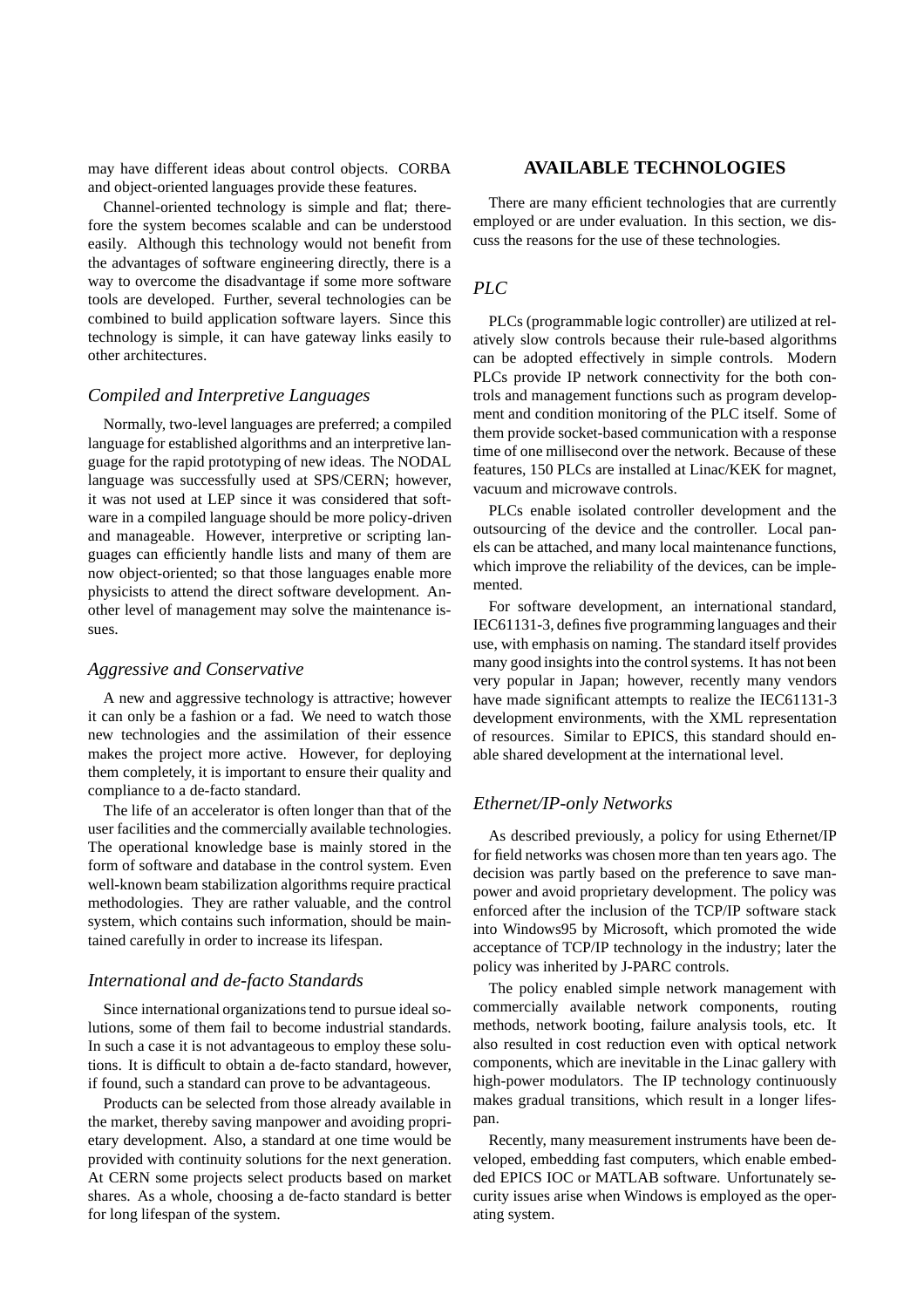# *FPGA*

FPGA (field programmable gate array) is another technology that is commonly used in recent times. Using this technology, a digital circuit board can be designed rapidly even with embedded software. This technology is flexible and robust; therefore it is a wonderful platform for local controllers. We have to be careful that its flexibility does not lead to a lazy design, which may cause circuit bugs. More and more gates, memory, and i/o pins will be available with faster clocks. Furthermore better software support is expected.

# *ATCA and MicroTCA*

ATCA (advanced telecommunications computing architecture) is a next-generation networked computer standard that emphasizes on reliability. A board can be connected with several 2.5-Gbps interconnects including GbE, PCIexpress and 10GbE. The standard defines possibly redundant shelf managers that manage the robustness of the system through the IPMI (intelligent platform management interface) over I2C connections.

Many facilities such as hot swap, redundant CPUs, switches, and fans can be utilized for improving reliability. While cost reduction is expected in the future, currently the ATCA is somewhat expensive. However, It is selected as the main platform of the future ILC.

MicroTCA was defined in 2006 based on AdvancedMC (ATCA mezzanine card). Although the initial standard was limited, it has incorporated many facilities of ATCA. MicroTCA may not replace VME immediately; however it can potentially be used in medium or small facilities since, unlike CompactPCI, it is not directly connected with PC industries, which advance too rapidly.

# *EPICS*

EPICS has been successfully developed in international collaborations. It is a de-facto standard in this field. However, there still remains a list of features to be implemented, and some of them are being resolved.

Currently, a naming scheme and/or design of new records provide some object-oriented design supports, however, it is preferable to obtain more softwareengineering support. For this purpose several different developments such as JavaIOC, CSS (control system studio), and data access layer are promoted around the world.

While user- and host-based security mechanisms are available, for larger installations, enhanced protection features such as dynamic controls of protection and access logging are preferable.

It is also desirable to obtain a dynamic configuration of runtime database. Static database had partly led to the intensive use of scripting languages on the client side. The implementation of the dynamic feature may be shared with the redundant IOC project.

## *Magnet Controls*

Magnets are typical control device objects; however, certain factors should be considered for using magnet controls. Complications arise partly from non one-to-one correspondence between magnets and power supplies. The conversions of several units in engineering and physics applications, such as current, field, kick, and momentum, are sometimes complicated and are dependent on calibration methods. Moreover, synchronous timing operation is often required for ramp-up, tune-change, etc. Standardization is another difficulty depending on the methodology.

## *Timing and Event Controls*

Since accelerators are valuable, more and more timesharing operations may be required. Thus, tighter coupling between control and timing/event systems may be required. Recently, an event system designed for SLS and DIAMOND has been shared between several projects, and it could be a good reference [7].

### **RELIABILITY**

The end user may require robust operation of the accelerator; however, the accelerator itself should be flexible to enable continuous improvement. Thus, we may have to compromise between practical or ideal solutions under restrictions of safety, manpower, time, etc. The conditions also change during operation. Here, we consider the adaptive and practical reliability.

# *Possible Correct Solutions*

Correct solutions can be obtained by careful consideration. If we have well-defined software class objects for accelerator controls, the errors in the design, coding and usage of software can be reduced. We expect to achieve this in the future.

Well-arranged naming conventions reduce human errors. They also enable the development of more computer-aided tools. We have partly realized these conventions depending on the accelerators. Well-specified deployment procedures are employed at some accelerators, and some of them can be automated to reduce the errors. However, the real situation is not simple and there are many exceptions. Thus, practical solutions are required.

# *Surveillance for Everything*

Because we have written numerous software codes, which unfortunately assume certain circumstances, they will eventually fail. We manage and excessive number of computers and many network devices that may have assigned the wrong parameters or may have been equipped with inadequate resources.

Thus, we have to find the most important feature of these installations and obtain the simplest tests for them. Routine tests should be automated. If an anomaly is found, an alarm is issued, an e-mail is sent to the author or manager, and an